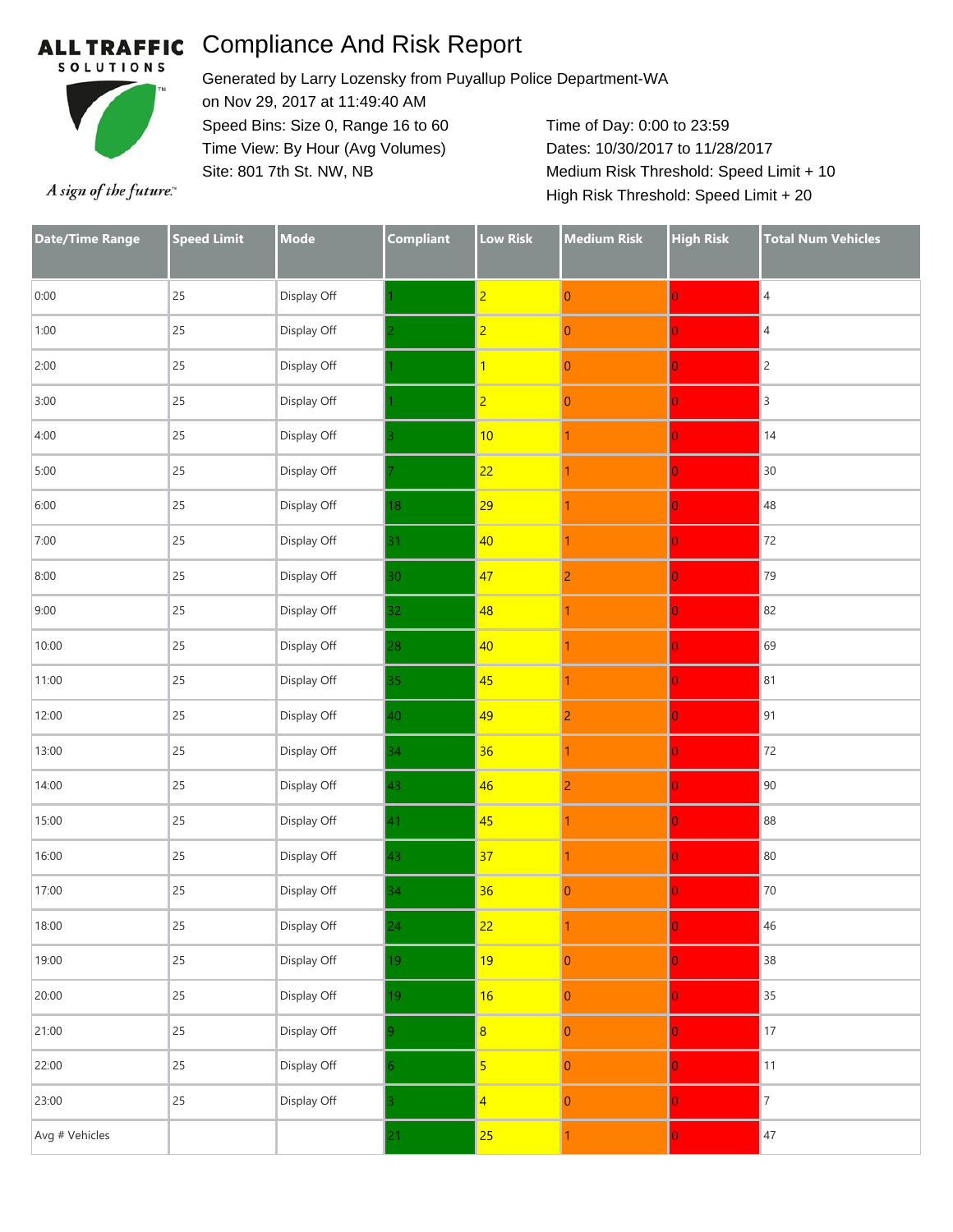#### Compliance And Risk Report **L TRAFFIC SOLUTIONS**



AL

Generated by Larry Lozensky from Puyallup Police Department-WA on Nov 29, 2017 at 11:49:44 AM Speed Bins: Size 0, Range 16 to 60 Time View: By Hour (Avg Volumes) Site: 801 7th St. NW, NB Time of Day: 0:00 to 23:59 Dates: 10/30/2017 to 11/28/2017 Medium Risk Threshold: Speed Limit + 10

A sign of the future."

**Compliance % by Hour** 100% 90% 80% 70% Compliant 60% Low Risk Violators 50%-Medium Risk Violators 40% High Risk Violators 30% 20% 10% 0%  $3:00$  $6:00$  $9:00$ 15:00 18:00  $0:00$ 12:00 21:00

High Risk Threshold: Speed Limit + 20